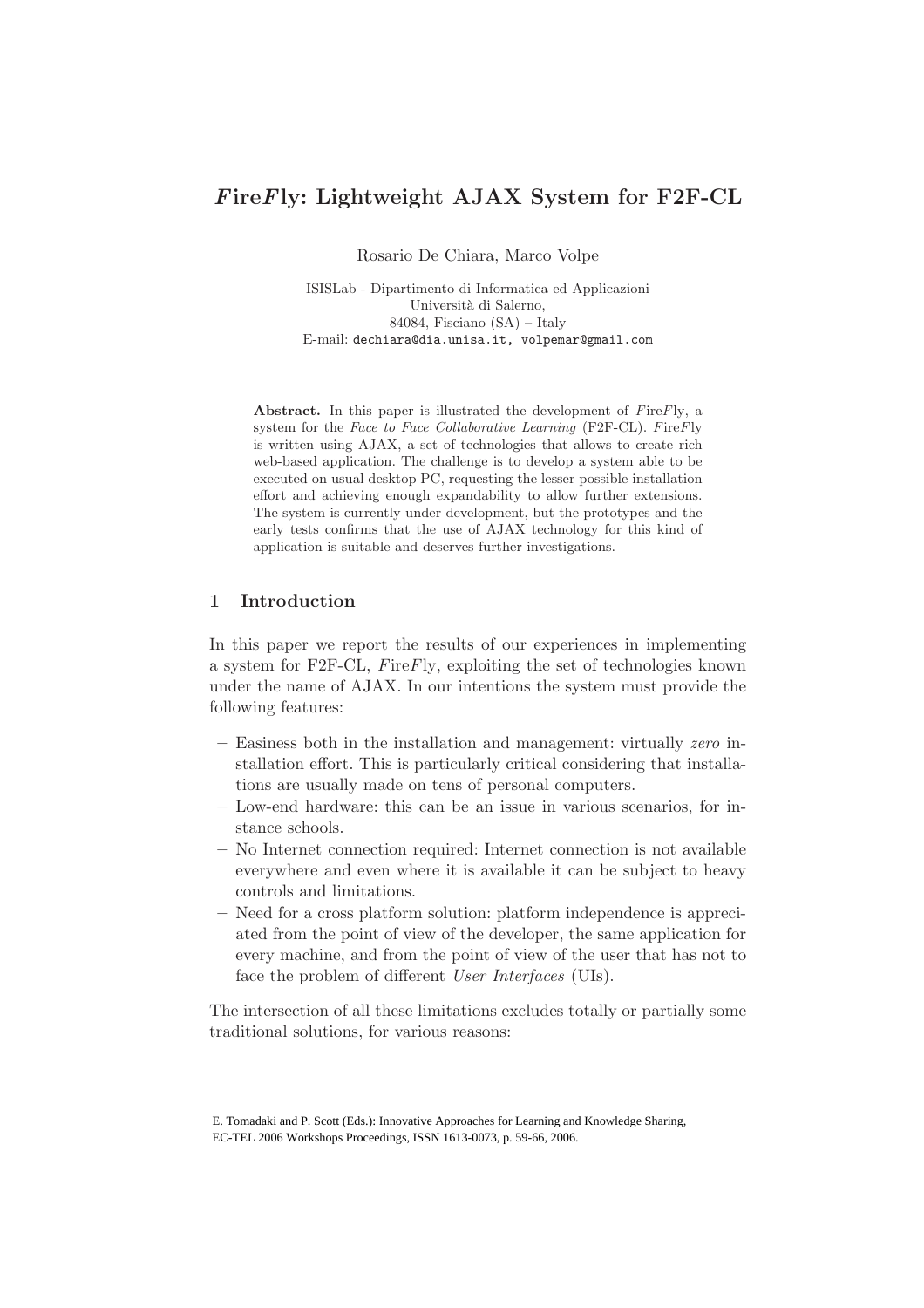- Java applet downloaded from a server located somewhere in the world: this solution would allow to avoid to face legacy hardware (at least for the server) allowing to provide high level services through traditional Java applet software. This kind of solution rely on a trustworthy Internet connection that is not always available. On the other hand Java applications are, of course, cross platform.
- Local Java applications: this solution is suitable for installations on machine not connected to the Internet, but can meet the limitations of computers on which the software cannot be installed. The "install nothing" policy is often enforced by system administrators as a radical solution to viruses and malware.
- Native language solution: a native language solution is not crossplatform by definition. As a pro it can deeply exploit the hardware.

Starting from all these considerations we have pondered about the use of AJAX technology would present some interesting points on its favor.

# 2 AJAX

The term AJAX is the contracted form for the expression Asynchronous Javascript And XML [13]. AJAX is a set of technologies at the hearth of which there is the capability of modern browsers (Mozilla Firefox, Microsoft Internet Explorer, Apple Safari, Opera) of managing an API (Application Program Interface) called XMLHttpRequest. This API, available within browser through Javascript, allows to transfer data to and from a web server using HTTP. This data transfer is carried out over an independent connection channel and the moved data are formatted in XML.

XMLHttpRequest is particularly important because it allows asynchronous transfers of data between the client and the server, and this permits to break the constrain of using the traditional form submission mechanism used in HTML [6]. Using XMLHttpRequest is just one of the elements that made up the AJAX technology, after the data are moved asynchronously between client and server the next step is to update the user interface in order to reflect the results of this data exchange. The user interface is managed through an HTML web page that is in charge for displaying data and gathering user inputs. Being the data updated asynchronously the user interface must be update in the same manner without a page reload. To obtain this, two well known ways of designing web pages are used: XHTML and CSS, in order to define the styles of the various components (text, labels, buttons etc...), and  $DOM(Document\ Object\ Model)$ to address the components of the page that are intended to be modified.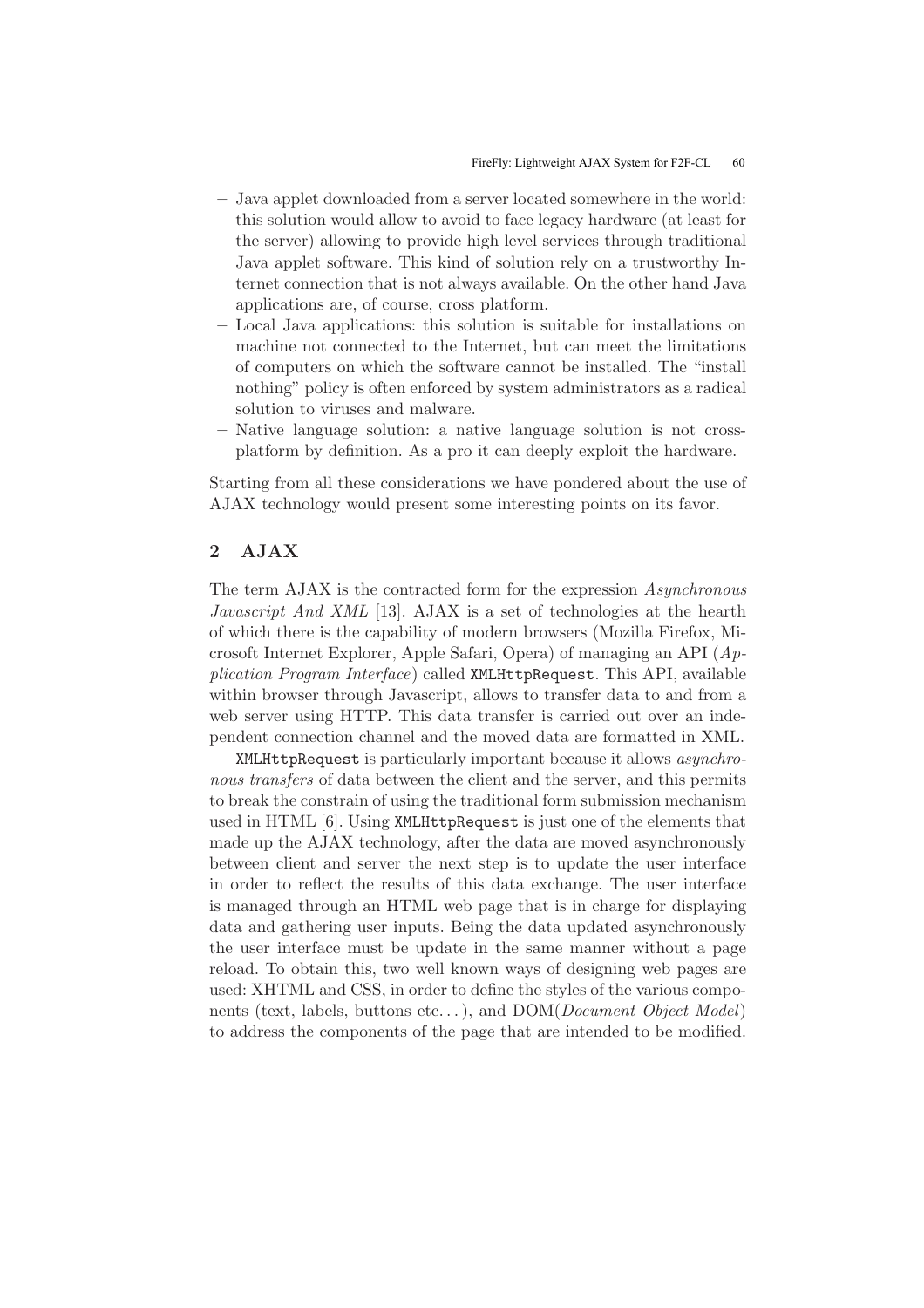#### 61 R. De Chiara and M. Volpe

What is really new in AJAX is not the set of techniques but the way this techniques are used to meet a goal that is to use the browser and the network as a platform for implementing interactive web applications. The combined effort of XMLHttpRequest for exchanging data and the dynamic look and feel provided to the web pages by the use of XHTML and DOM enable the developer to create applications like GMail [5], Writely [10] and YouOS [12]: GMail is a web mail application, Writely is a cooperatively usable word processing and YouOS tries to mimic the basic behaviors of an operating system (actually a window manager).



Fig. 1. Comparison between the classic web application and the AJAX web application model. (Image from [13])

In Figure 1 is compared the classic web application model and the AJAX model, on the left is shown the traditional form-driven application, while on the right there is the AJAX model in which the AJAX engine presence within the browser is emphasized. The data exchange between the client and the server is XML and this clearly request a server able to parse and create well-formed XML to send it back to the client.

### 3 System description

The system is implemented through a suitable configured web server that will provide the application to the clients through an HTML page. A client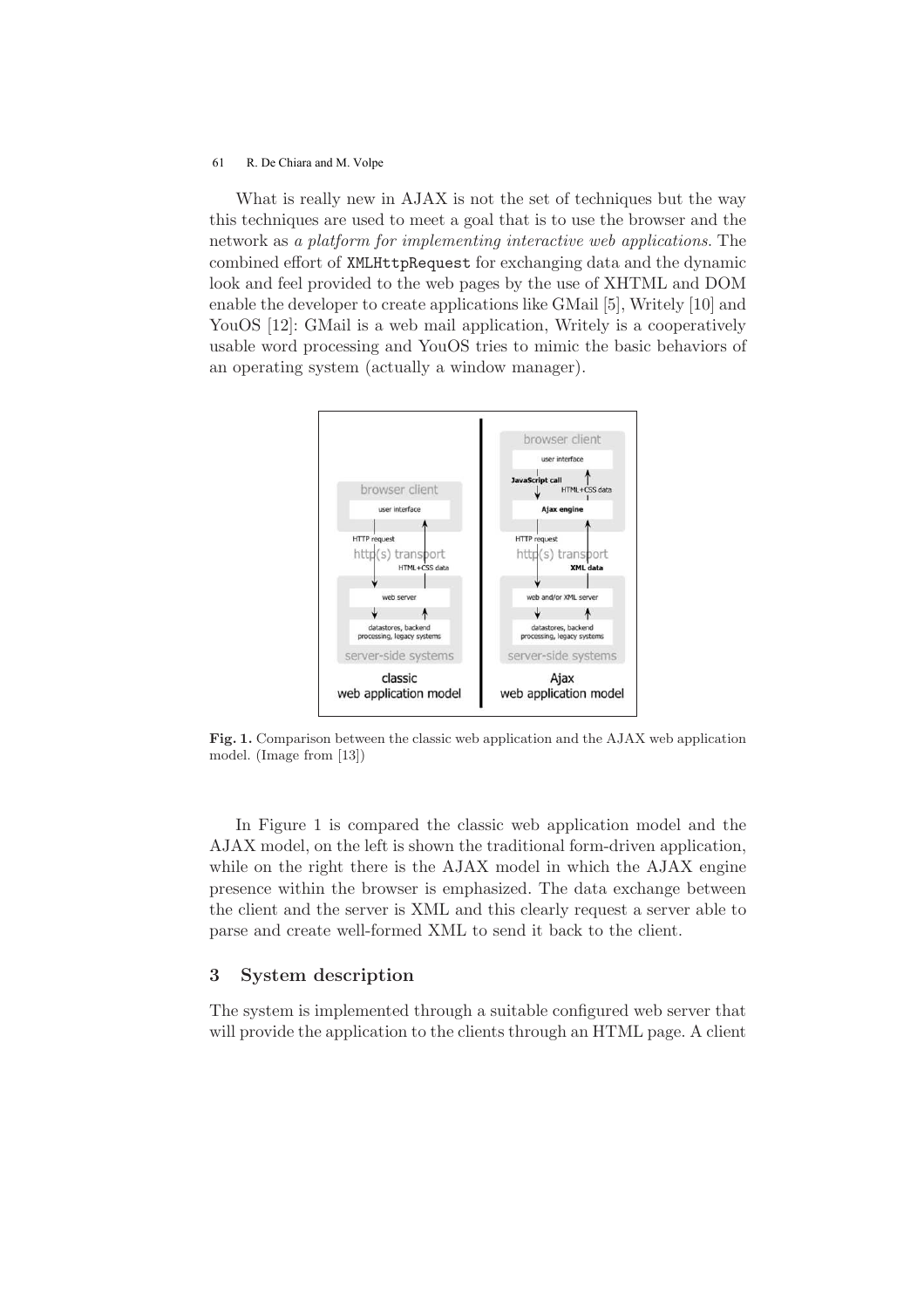for FireFly is any modern web browser with not particular settings at all. To let an ordinary PC act as a server for some tens of clients we have focused our attention on finding a computational light web server that would not request too much computational effort.

### 3.1 Functionalities

The system architecture is quite simple, the software is installed together with the web server. The server part is written in PHP while the client part is Javascript, being it executed in a browser. To boot the system it is enough to execute the web server that simply will be waiting for connections. The participants can enter the system just pointing their browser to the server IP address. An authentication screen will be presented to log into the system.

The system currently provides two tools for the collaboration. One tool is a traditional unstructured chat in which contribution from users are just appended. The other tool is a threaded chat in which the contributions can be structured in a hierarchical manner.

Another task carried out by clients is the gathering of all input, this is performed by Javascript functions in execution within the browser.

Worth nothing is the fact that the system does not use any database engine, everything is stored in XML files and in order to avoid wasteful parsing of huge XML files containing more days of interactions, files are timestamped and rotated everyday in order to keep their size reasonable. These XML files could be used as input for trace analysis softwares a limitation of these traces is that they are coarse grained because of the architecture of FireFly.

#### 3.2 Lightweight web servers

Clients interactions will be managed from the web server through CGI (Common Gateway Interface) scripts written in PHP. The ability of running CGI scripts is the sole feature a web server has to provide to host AJAX applications. We have compared three solutions, choosing among light web servers: Sambar Server [8], lighttpd [7] and ghttpd [4].

Sambar Server Sambar server is a framework that provides a wide range of different servers (DHCP, SMTP, FTP etc...). The purpose of Sambar is to allow with just one choice, to set up a complete set of services. Sambar is available for both Linux and Windows and is fully configurable through a web interface. A stripped down version of the server is provided for free and it is closed-source.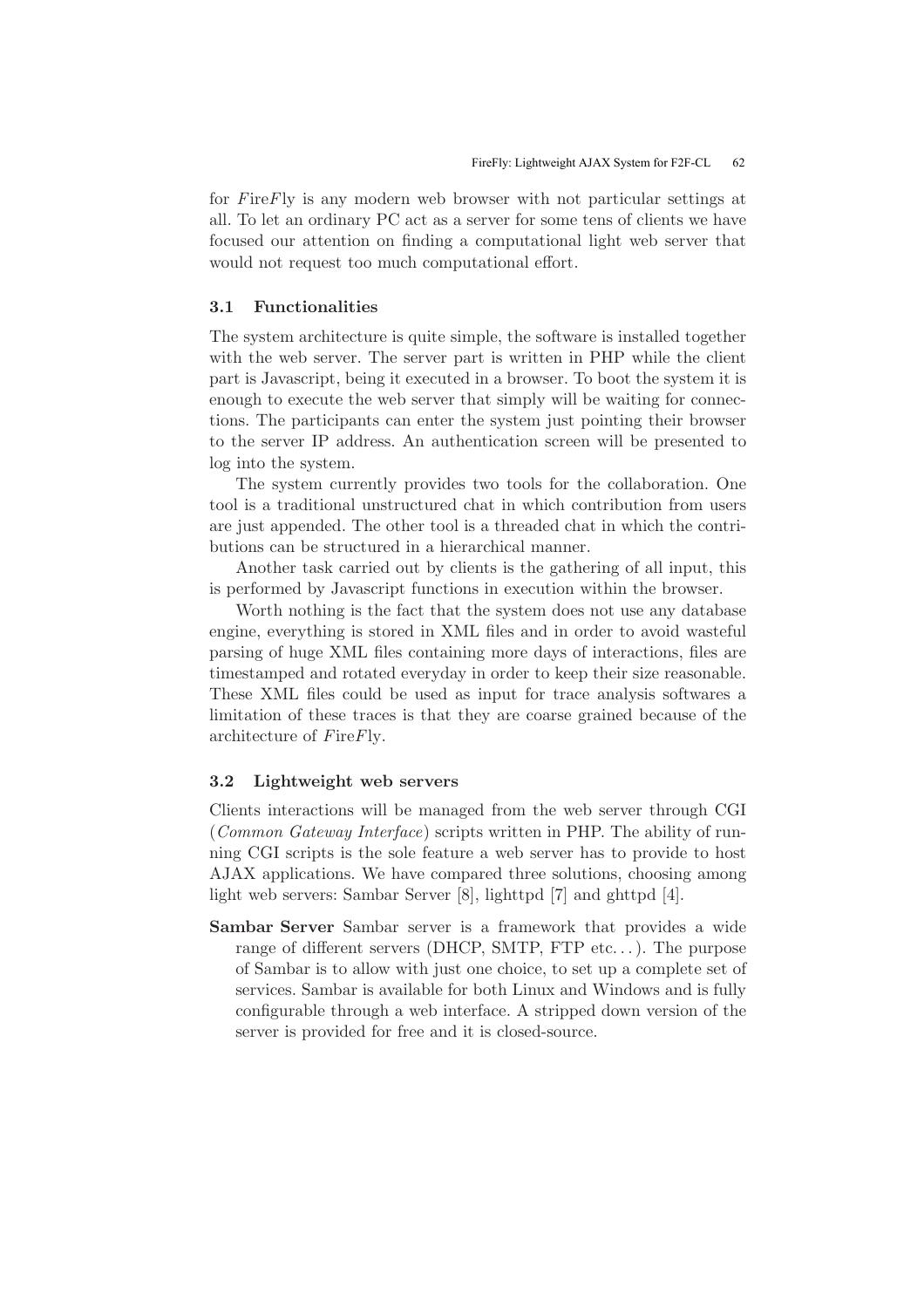#### 63 R. De Chiara and M. Volpe

- lighttpd lighttpd is small footprint web server. It is Open Source licensed under the revised BSD license. It is designed keeping in mind the memory and CPU occupation, no matter this it provides a complete set of feature that allows it to be compared with Apache [1]. lighttpd also support FastCGI [3] that is an extension to CGI designed to provide high performance without the limitations of server-dependent solutions. lighttpd is the server currently used for the development of FireFly.
- ghttpd ghttpd is a small web server released under the GPL. It provides CGI but not FastCGI. It is available just for Linux and Unix.

 $FireFly$  is currently using lighttpd for various reasons: operating system independent solution, simple configuration, availability of FastCGI etc.... Being FireFly an AJAX application it is actually web server independent, because its logic is just a collection of standard HTML files and PHP sources that can be installed in whatever CGI-aware web server available.

### 3.3 User interface issues

The use of AJAX often raises critics about the usability level perceived by users, mainly because the UI has to be implemented using ad-hoc Javascript libraries (see [11], [9], [2]). The UIs rendered using these libraries can be non standard from a user point of view, so a particular attention must be paid in designing them. The current  $F$ ire $F$ ly UI is implemented using YUI from Yahoo!, the idea is to simplify the UI and keep it as similar is possible to widespread operating systems: the users list and every tool in FireFly is rendered within a sort of windows exposing traditional controls like drag and drop on title bar and maximize/minimize icons, in the upper part there is a status bar that mimics the feature of the status bar available under most common operating systems (see Figure 2).

## 3.4 System life cycle

Using  $A JAX$  for implementing an highly interactive system like  $F$ ire $F$ ly, means to carefully design the policy of distribution of the updates among the users. The typical user activity is to append sentences in a chat session; because of the architecture of the browser, when a user clicks the submission button for a new contribution, the text is immediately sent to the server that has to bounce it to every other client.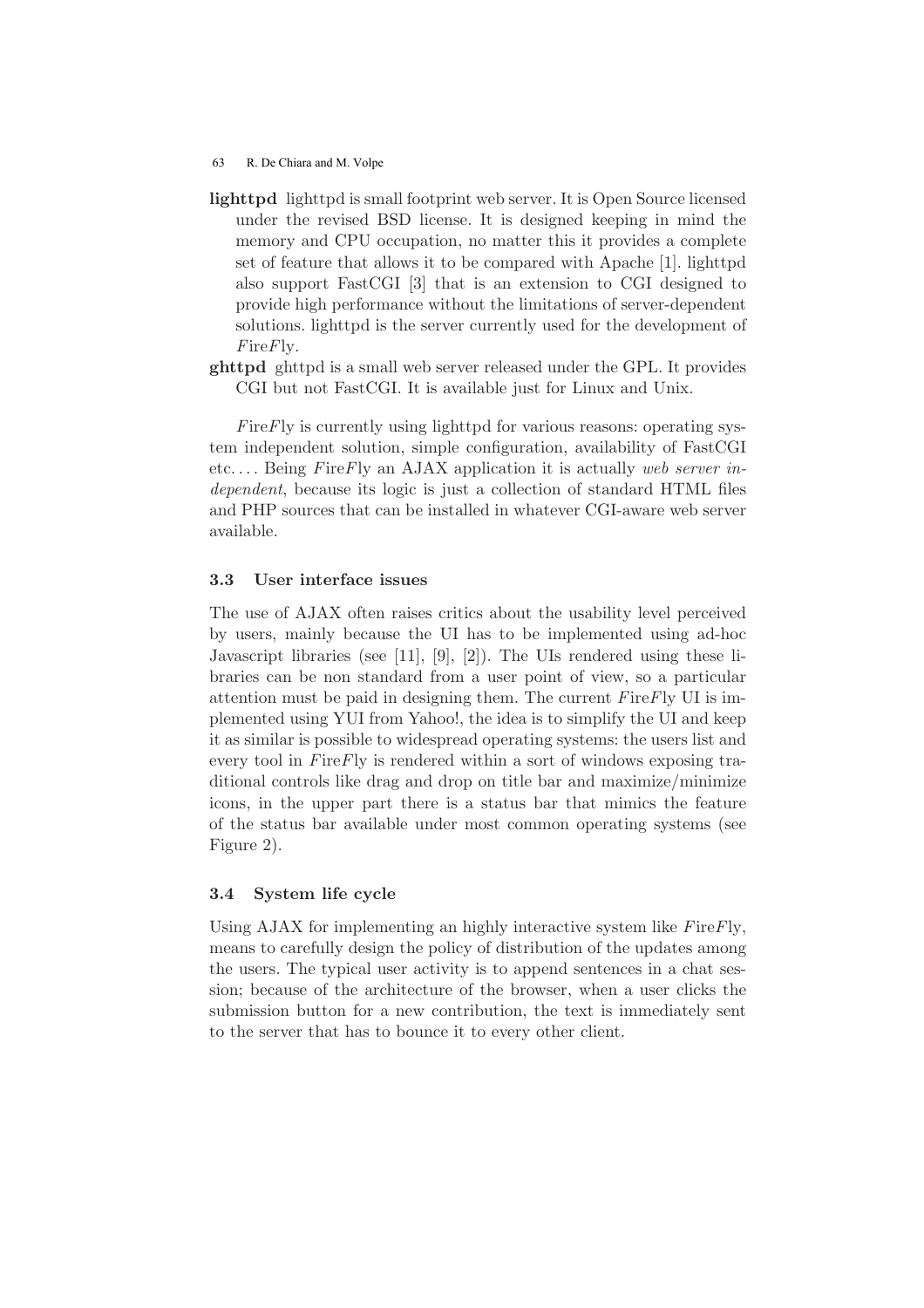#### FireFly: Lightweight AJAX System for F2F-CL 64



Fig. 2. A screenshot from the application.

Bouncing automatically newly available updates to the clients is not possible because the data exchange between the web server and the clients can happen just when the clients explicitly request for it. Using AJAX (and XMLHttpRequest) the client's browser is capable of periodically request updates and visualize them in the various tools. This is the key of the use of AJAX, these periodic updates cannot be avoided because of the HTTP protocol that is based on request/response mechanism [14], and the respond, that is the updates from other clients, can be sent just after a request generated by the browser. In figure 3 is shown the data exchange between the client and the server, continuous lines indicate the periodical updates, while dotted lines indicate the updates sent from client to server on every new contribution from user.

The frequency of such requests is a critical issue, too frequent requests create an heavy load on the server, while less frequent requests cause the slowdown of the interactions between users. In early testing we have used a 3 seconds interval, it is clear that this interval depends on various factors: the number of clients, the number, the size and the frequency of contributions from users. The server collects casual updates from clients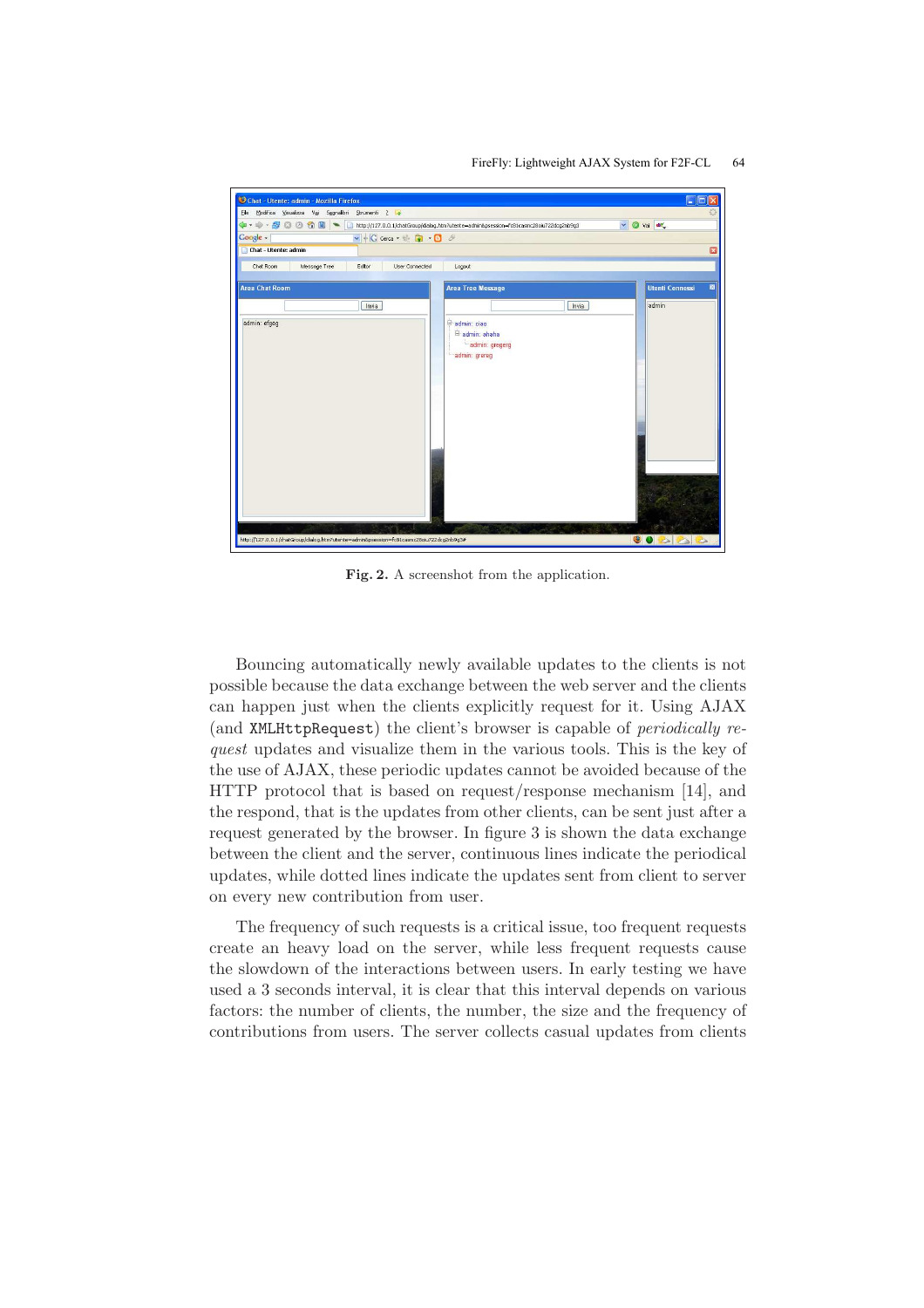#### 65 R. De Chiara and M. Volpe



Fig. 3. Data exchange between client and server. lines between client and server indicate periodically updates, while dotted lines indicate casual updates. All the exchanged data are well-formed XML files.

and append them to the XML file that the periodical updates will request for.

# 4 Conclusion

The system we have designed is currently under development, our effort is in tidying up the code in order to make it modular. Our ambition is to design a modular system that would allow to developer to create tools on their own and just plug them into the system. One of the first step in this tidying up phase is to keep the XML exchange across the network the more efficient is possible, and this will request some ad-hoc measures of both generated traffic and parsing effort for both client and server.

Discussion As a summary we report here how we matched the prefixed goals reported in early sections:

- $-$  Easiness in the installation and management: FireFly needs just a one-step installation on the server. The installation of the web server is enough easy to be handled by common users and will not require complex settings.
- Low-end hardware: the system can be used exploiting pre-existent web server. In case no web server is available a small footprint solution can be employed.